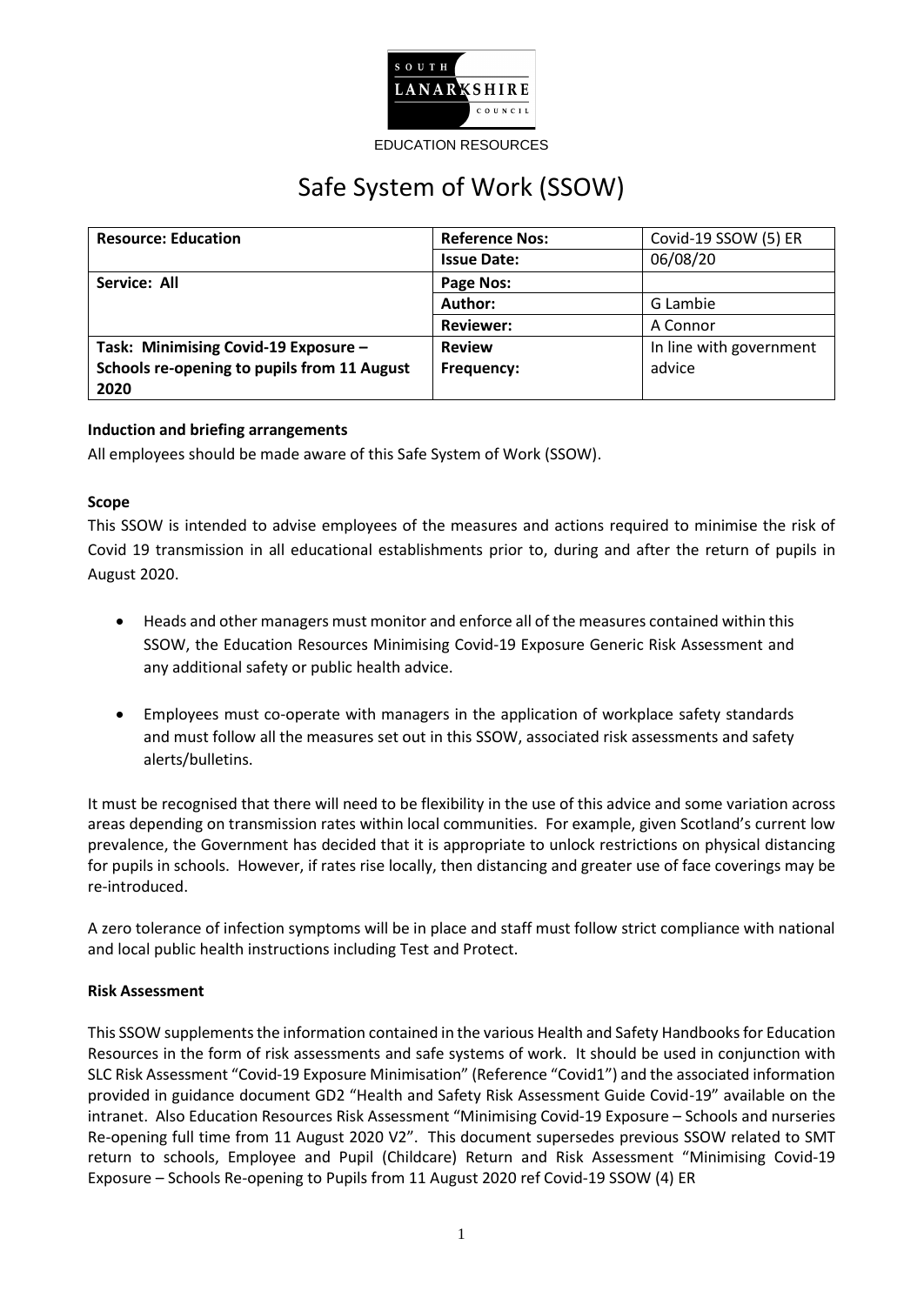## **What do we know about the spread of COVID-19?**

There are two routes by which COVID-19 can be spread:

- **Directly** from close contact with an infected person (within two metres) where respiratory secretions can enter the eyes, mouth, nose or airways. This risk increases the longer someone has close contact with an infected person who has symptoms.
- **Indirectly** by touching a surface, object or the hand of an infected person that has been contaminated with respiratory secretions and then touching own mouth, nose, or eyes.

## **How long can the virus survive on environmental surfaces?**

This depends on several factors, including:

- $\blacksquare$  the type of surface
- **exposure to sunlight**
- environmental conditions such as temperature and humidity and exposure of the surface to decontamination products e.g. detergents and disinfectants.

Under most circumstances, the amount of infectious virus on any contaminated surfaces is likely to have decreased significantly by 72 hours.

It's known that similar viruses, are transferred to and by people's hands and therefore frequent hand hygiene and regular decontamination of frequently touched environmental and equipment surfaces will help to reduce the risk of infection transmission.

## **What control measures can be applied within education and childcare settings during national restrictions?**

## Supporting vulnerable staff

Given current low levels of transmission in Scotland, those previously shielding are now following the same advice as the general population. Arrangements should be put in place for individual circumstances (such as those with underlying health conditions) in line with any specific clinical advice and assessment of risk, particularly where physical distancing cannot always be maintained. Staff should use the South Lanarkshire Council Self-Assessment form to help inform discussion with line managers on these issues.

Further advice on this issue is available from the Council's Personnel Team and at:

- Scottish Governments website https://www.gov.scot/collections/coronavirus-covid-19-guidance/
- South Lanarkshire Council website My Works COVID-19 Employee Information [https://www.southlanarkshire.gov.uk/info/200254/employee\\_information/1871/covid-](https://www.southlanarkshire.gov.uk/info/200254/employee_information/1871/covid-19_employee_information)19 employee information
- <https://www.nhsinform.scot/illnesses-and-conditions/infections-and-poisoning/coronavirus-covid-19>

The concerns within BAME communities must be recognised and individual requests for additional protections should be supported where possible. Care should be taken to ensure that BAME staff, pupils and families are involved in decisions about additional protections.

These may include, where practicable, working from home, extended use of face covering, re-arranging workspace or minimising physical contact.

Staff should use the South Lanarkshire Council Covid-19 Self-Assessment form to inform discussions with their line manager on these matters.

National guidance on supports for those deemed vulnerable is subject to change and fluctuations in transmission rates. Staff deemed vulnerable should stay informed on these issues and review local arrangements accordingly with their line manager.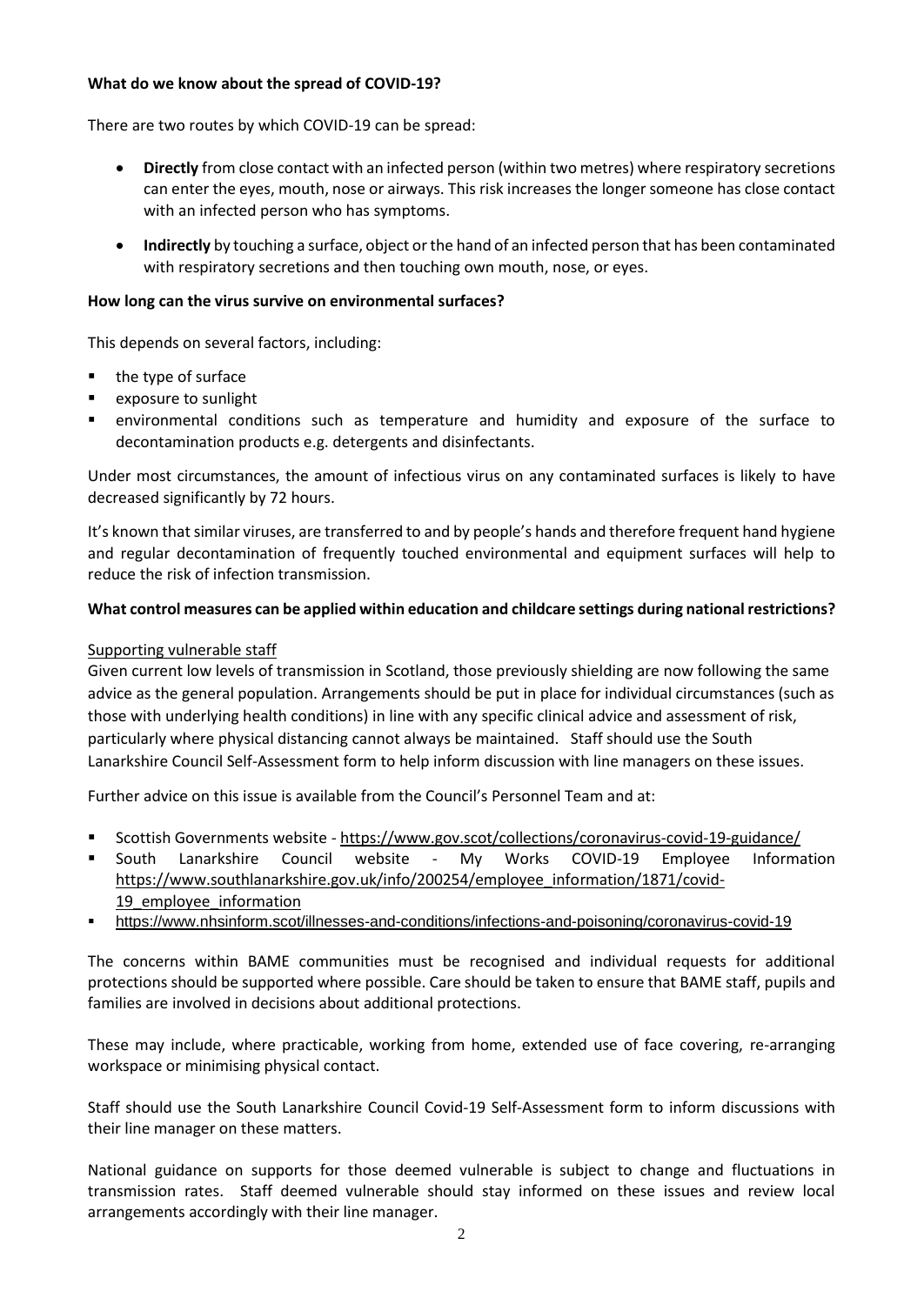# Working from home

It is acknowledged that the current national view is remote working should remain the default position for those who can do so. Depending on the task and the demands of the service at certain times there may be opportunity within an educational setting for home working.

Where aspects of working from home have been agreed locally, or agreed through Corporate Personnel if required, heads and other managers should take account of the employee's individual health status and:

- Arrange necessary support, equipment, advice and guidance.
- Keep in regular contact with employees working at home
- Ensure employees review the Council's "Remote Working Health and Safety Checklist" and managers carry out any required actions to ensure compliance - refer to SLC Health and Safety GD 3 Creating a Remote Workstation [http://intranet.southlanarkshire.gov.uk/info/20620/topics\\_of\\_interest/300/covid-19](http://intranet.southlanarkshire.gov.uk/info/20620/topics_of_interest/300/covid-19)

## Self-isolation

Anyone showing symptoms of infection or is within 14 days of the day when the first member of their household showed symptoms of Coronavirus (COVID-19) must not come to work but must follow national guidance on self-isolation.

## Physical Distancing

All staff must follow physical distancing measures in place within their own establishment.

## **What if someone falls ill at work?**

If an employee develops a high temperature, a new persistent cough, a loss of, or a change in, normal sense of smell or taste (anosmia) they should:

- Ensure that their manager or supervisor is informed.
- Return home. If this is not possible, they should move to an isolation area where the employee can wait until they are able to leave the workplace.
- **Avoid touching anything.**
- Cough or sneeze into a tissue and put it in a bin.
- Follow Test and Protect guidance. Arrange for a test, follow the guidance on self-isolation and not return to work until their period of self-isolation has been completed.

## **What about travelling to and from work?**

- Good hygiene measures should be followed to minimise transmission across high touch points.
- Physical distancing and other current government guidance (e.g. face coverings) should be followed when using public transport.
- Employees should follow the latest advice form Transport Scotland on Car Sharing and other means of transport. Currently, wherever possible car sharing should be avoided out with household groups. [https://www.transport.gov.scot/coronavirus-covid-19/transport-transition-plan/advice-on-how-to](https://www.transport.gov.scot/coronavirus-covid-19/transport-transition-plan/advice-on-how-to-travel-safely/#section-63888)[travel-safely/#section-63888](https://www.transport.gov.scot/coronavirus-covid-19/transport-transition-plan/advice-on-how-to-travel-safely/#section-63888)

## **What kind of practical arrangements can be put in place within educational establishments?**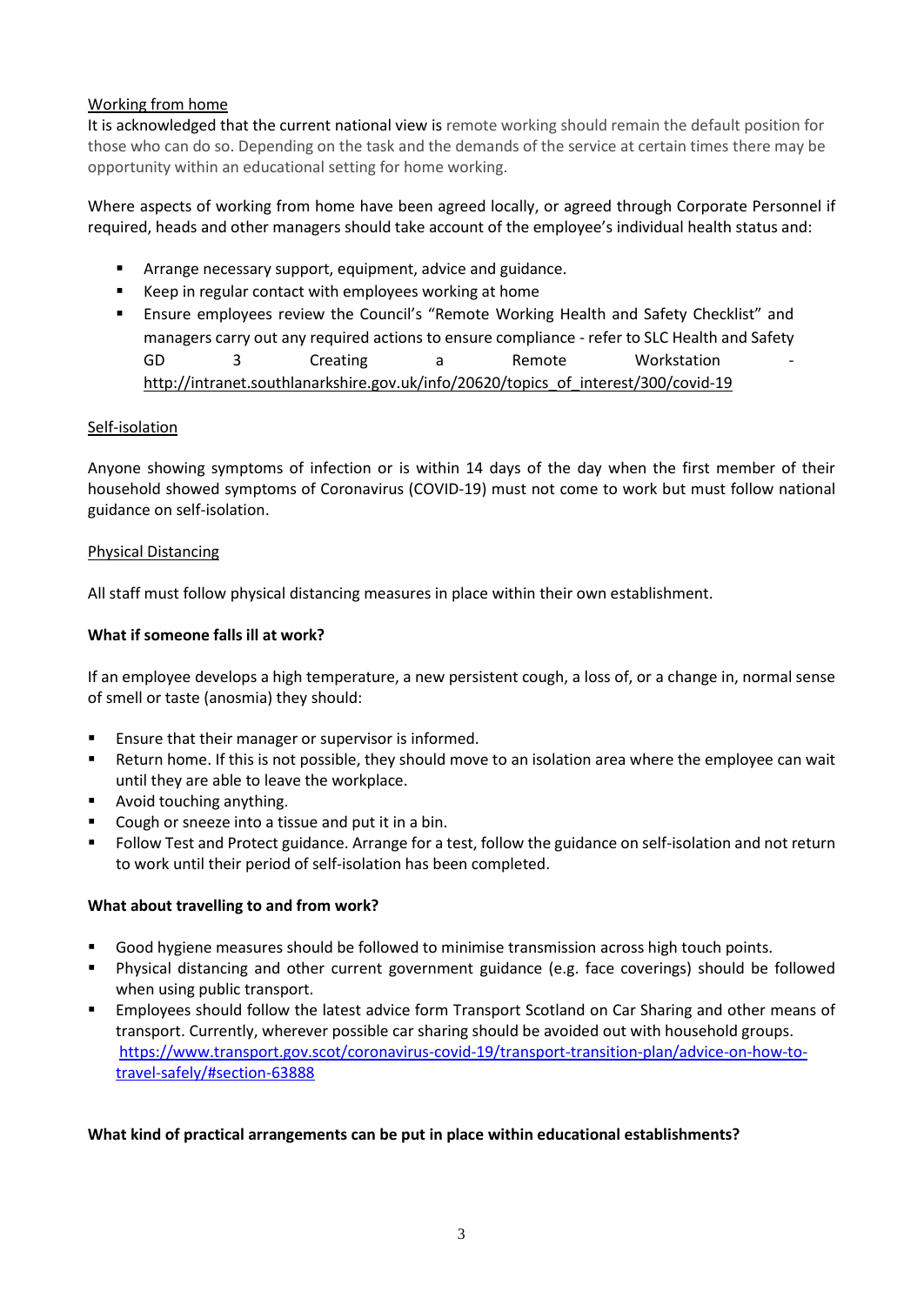# Arriving and leaving work

- **Hand washing facilities or hand sanitiser must be provided at workplace entrance points.**
- Employees must wash hands for 20 seconds using soap and water or hand sanitising gel (either anti-viral or if alcohol based then a minimum 60% alcohol content)
- Employees must avoid touching their face especially the eyes, nose and mouth.
- Signage posted at reception areas reminding employees of the importance of good hand hygiene and observing physical distancing measures.
- **EXECT** Limits on the use of touch-based devices such as keypads as far as practicable.
- **Staggered start, finish and break times**
- Additional entrance points to further reduce congestion taking account of security and fire arrangements
- **Additional parking or bike-rack spaces to help people walk, run or cycle to work**

# Movement around the building including corridors (both staff and pupils)

- One-way or keep left systems to ensure a good flow of people around the workplace and in stairs and corridors consider using floor markings
- **EXECT 1** Limit non-essential movement around the building and restrict some areas in consultation with staff.
- Reduce maximum occupancy levels in rooms, lifts and other spaces using signage and markings.
- **Ensure staff with limited mobility can access lifts.**
- Stairs to be used in preference to lifts for those able to do so.

## Workplaces and workstations

- An enhanced cleaning regime will be in place (see below). Cleaning regime information sheet available with establishments. Weekly electrostatic spray, daily clean and during the day high density touch point cleaning.
- Staff should keep workspaces free of clutter to assist enhanced cleaning
- Reviews of office and classroom layouts to maintain physical distancing
- **Signage and floor markings to remind employees to regularly wash their hands, use resources provided** and maintain physical distancing.
- **Avoid sharing desks and other resources. Any shared equipment should be cleaned between use.**
- Keep main reception windows closed.
- **Visitors to workplaces to be kept to a minimum and access controlled.**
- Employees and visitors must not to enter the building if they have symptoms of COVID-19.
- Where safe to do so it is good practice to keep windows and doors open to increase natural ventilation and reduce contact with door handles. Internal fire doors should never be held open (unless assessed and provided with appropriate hold open and self-closing mechanisms which respond to the actuation of the fire alarm system).
- Although Health Protection Scotland regard this as a non-airborne virus we have taken the following industry guidance from REHVA (European Collaboration Network):
	- Ventilation Systems bring air into and extract air out of buildings and therefore should remain active – these have been switched on 24/7.
	- Where air conditioning units cannot be fully fresh air intake these will be switched off.
		- o The opening windows or doors in these areas (except fire doors) should be used to regulate heat alongside the ventilation system.
		- o Server rooms will remain on as no personnel occupy these spaces.

# Meeting Rooms and other common areas

- Use remote working tools (e.g. MS Teams) to limit in-person meetings.
- **Make use of larger free or outdoor space**
- **Hygiene and distancing signage / markings in areas where regular meetings take place.**
- Numbers of participants attending meetings should be minimal.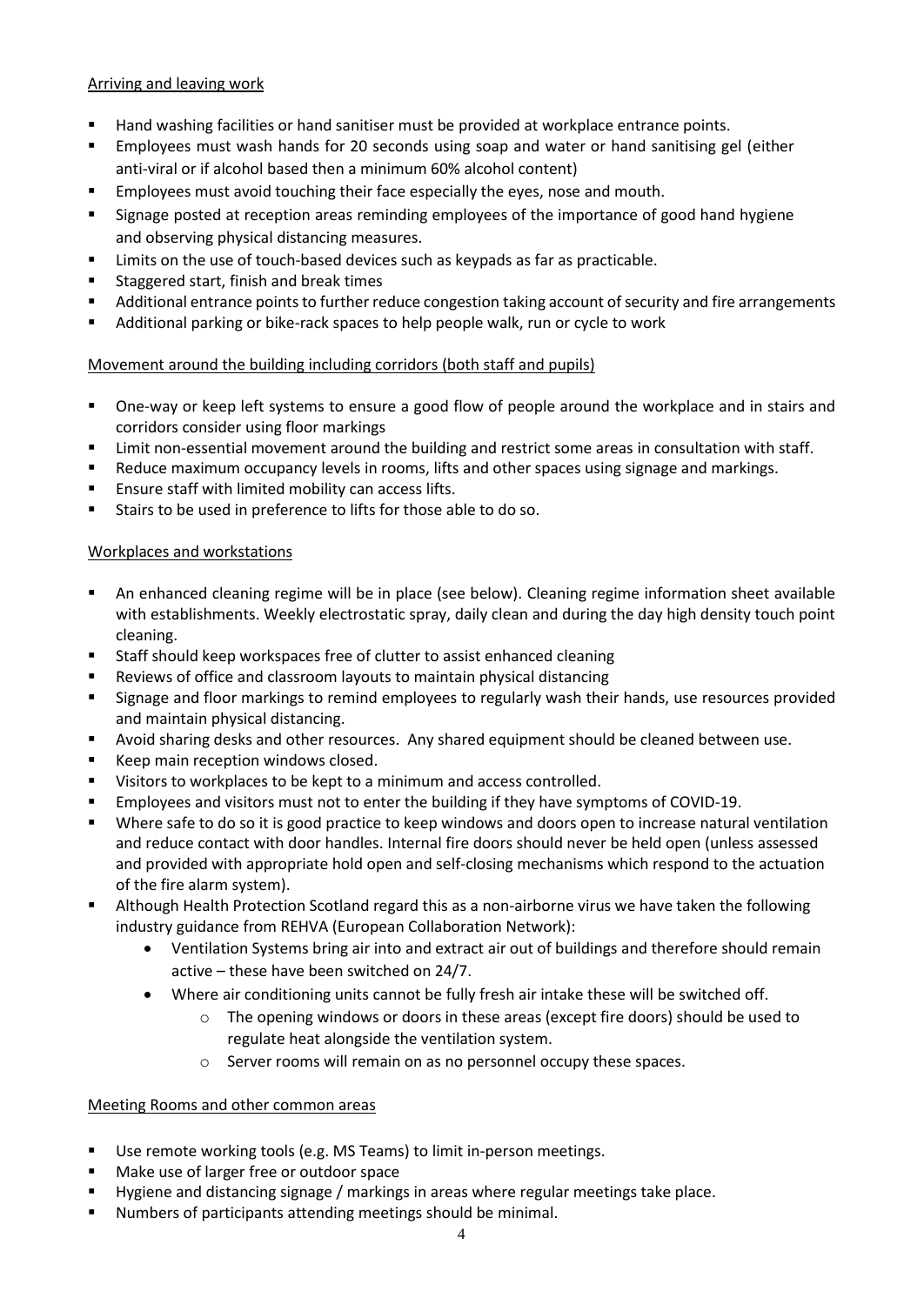- Weekly and daily cleaning undertaken. In addition hand sanitiser/anti-viral wipes available.
- **Review room layouts to maintain physical distancing**
- Weekly and daily cleaning, with personal responsibility during the day, e,g, wipes.

# Hygiene Facilities

- Hand washing facilities in the form of soap and running hot water must be provided.
- Hand sanitising gel (either anti-viral or if alcohol based then a minimum 60% alcohol content) must also be provided within offices, reception areas and throughout the building. Care should be taken in practical areas where naked flames can present an ignition risk. Soap and water is preferred in these areas.
- Soap and hand sanitiser gel will be replenished as necessary to ensure there is an adequate supply.
- **Staff should use paper towels provided rather than hand dryers.**
- When applying hand sanitiser gel allow the gel to dry fully before commencing work activities.
- Restrictions on the number of people using toilet facilities at any one time. Signage posted to provide specific guidance.
- Enhanced cleaning regimes established for toilet facilities particularly door handles, locks, toilet seats, flush and waste receptacles will be in place.
- Bins will be emptied regularly
- Signage posted to raise awareness of good hand hygiene; in particular handwashing technique, the need to increase handwashing frequency, avoid touching your face and to cough or sneeze into a tissue which is binned safely or into your arm if a tissue is not available.
- Where staff use shower and changing facilities, clear guidelines on use should be established to ensure they are kept clean and clear of personal items and physical distancing guidelines are met.

# Staffroom and other welfare areas

- It is recommended that staff bring their own prepared meals, drinks and utensils from home
- Water dispensers can be used with care and those doing so should sanitise their hands before and after use. To reduce usage, staff and pupils should bring their own filled bottle each day which can be topped up during the day if required. Direct access by primary aged children should be avoided. Supervision may be necessary.
- Kettles, microwaves, toasters and other kitchen equipment and furniture can still be used provided staff adopt regular cleaning. Otherwise they may be removed from use.
- Staggered break times to avoid congestion.
- Hand cleaning facilities or hand sanitising gel (either anti-viral or if alcohol based then a minimum 60% alcohol content) should be available in staffrooms
- Review room layouts to maintain physical distancing
- Signage posted to make employees are aware the rules in place regarding welfare arrangements.

# **Deliveries**

- **EXEC** Cleaning procedures to be established for goods and merchandise entering the workplace.
- **•** Delivery drivers should have clear guidance on using toilets and other facilities
- Enhanced hand hygiene regime for employees who handle goods and merchandise.
- **Restrict non-business deliveries, for example, personal deliveries to employees.**

# Visitors

**Members of the public or visitors should be discouraged from visiting the premises for business purposes** until further notice. Instead, members of the public or visitors should be encouraged to use alternative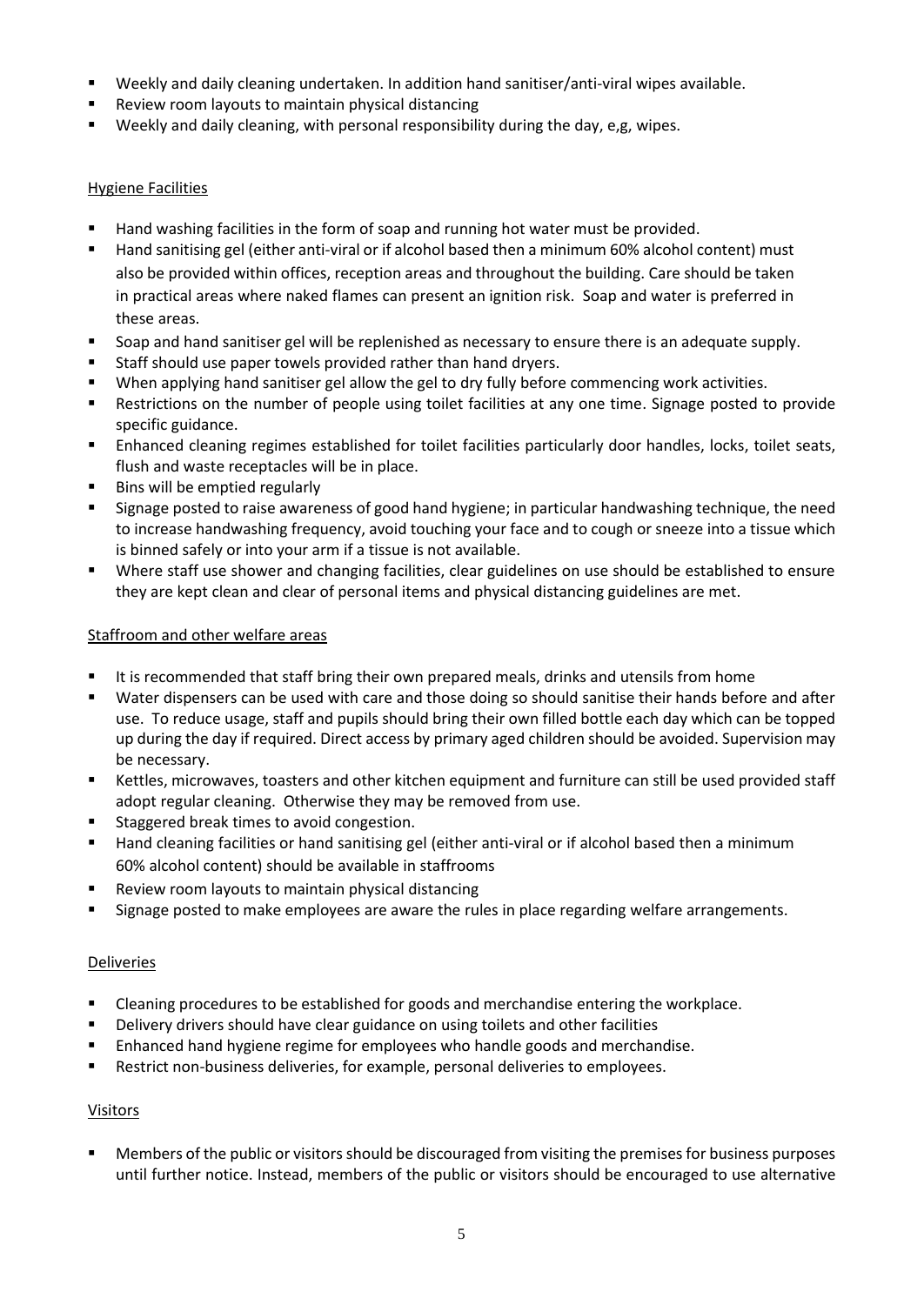methods of communication to contact the council which avoid the need for face-to-face contact such as e-mail, online services or telephone.

- In circumstances where members of the public do visit the premises the following additional measures should be adopted:
	- Guidance on physical distancing and hygiene should be explained to visitors on or before arrival. This can take the form of visual aids, signage or before arrival via e-mail, telephone or internet.
	- Strict application of physical distancing guidelines at the building entrance and inside the premises. This can be achieved with the use of signage, floor markings and tape.
	- Control of numbers of persons entering the building at any one time e.g. 'one in, one out'
	- Use of signage, floor markings and barriers as appropriate to designate entry/exit points, one-way / keep left systems
	- Keep windows closed at reception areas where employees interact directly with members of the public and other visitors
	- Minimise the numbers of employees who interact with the public and the duration of these interactions.
	- Enhanced regime of cleaning of surfaces in public areas and office equipment
	- Limiting visitor times to a specific time period
	- Make a record of all visits by asking them to sign the visitor book. When signing in visitors should use their own pen.
	- Contractors undertaking maintenance or other work should contact the school first to discuss the most appropriate times, ideally out with the school day.

## **What arrangements are in place for pupils?**

Our approach to pupils returning in August 2020, in partnership with Trade Union and Health and Safety colleagues, is detailed in the Minimising Covid-19 Exposure General Risk Assessment and falls across three key areas:

## Personal Hygiene

For example:

- Clear guidance and age appropriate instruction on hand washing / sanitising
- Provision of personal resources to be kept in school
- Clear instruction for pupils showing symptoms

## Environmental Hygiene

For example:

- Enhanced cleaning regime using the most up to date methods
- Start back kits for schools including PPE
- Arrangements for quick response and full clean if positive case confirmed

## Physical Distancing

For example:

- Measures to decrease the amount of physical interactions
- No large gatherings
- Maximum use of outdoor space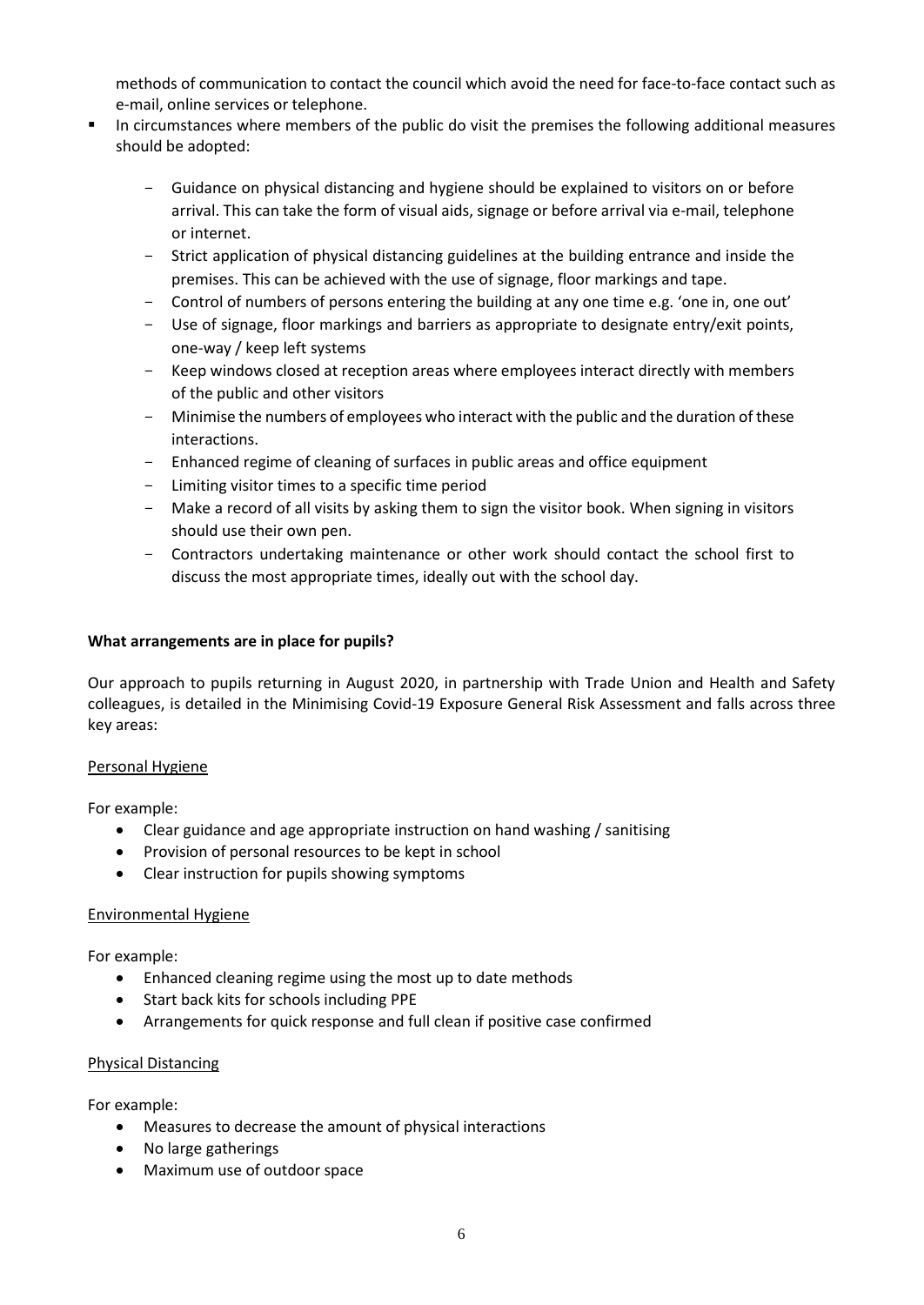*It should be noted that, given the current low prevalence of infections in Scotland, the Scottish Government has eased some restrictions on physical distancing for pupils in school. Should this prevalence increase locally however, additional controls may require to be introduced including blended learning and reconfiguring classrooms. This will be discussed fully with school management teams and other stakeholders and all staff informed of any changes.*

# **Other Health and Safety Arrangements**

Heads and managers will provide staff with full information on local arrangements for:

- Reporting concerns and seeking advice
- Schools reopening including general risk assessment
- Good quality dialogue with staff, parents and pupils on progress
- Test and Protect
- Fast access to Covid-19 testing for staff and pupils
- Any enhanced surveillance programmes adopted by the school

## Wellbeing

All staff should be fully aware of the supports available to them including those via the Council's Employee Assistance Scheme.

## First Aid

- **Provide first aid to a person who may become injured due to a work activity per revised guidelines,** including protection of both the injured person and the first aider(s) and appropriate PPE required  $$ additional detail provided to First Aiders..
- **Sanitation and cleaning provisions are in place afterwards including handwashing.**
- First aid cover and qualifications during COVID-19 outbreak refer to <https://www.hse.gov.uk/news/first-aid-certificate-coronavirus.htm>
- **Amend the First Aid Assessment where necessary and review at appropriate intervals.**

## **Fire Evacuation**

- Heads have been asked to review fire evacuation arrangements to take account of physical distancing. Any changes to the existing arrangements will be communicated to all staff and pupils.
- Review fire evacuation arrangements (EFAP) and (PEEPs) to ensure control measures are adequate.
- Ensure an adequate number of Fire Controllers are available.

## Cleaning Regime

Heads and managers will ensure enhanced cleaning arrangements are implemented across all workplaces, particularly in communal areas and at touchpoints including:

- Welfare facilities including toilets, sinks, taps etc.
- Door handles and push plates.
- Food preparation areas including electrical appliances.
- Telephone equipment.
- Desks.
- Keyboards, photocopiers and other equipment.

Effective means of cleaning these areas/items will involve the use of Covid Guard Solution, anti-viral wipes (or equivalent) or alcohol-based wipes with a minimum alcohol content of 60%.